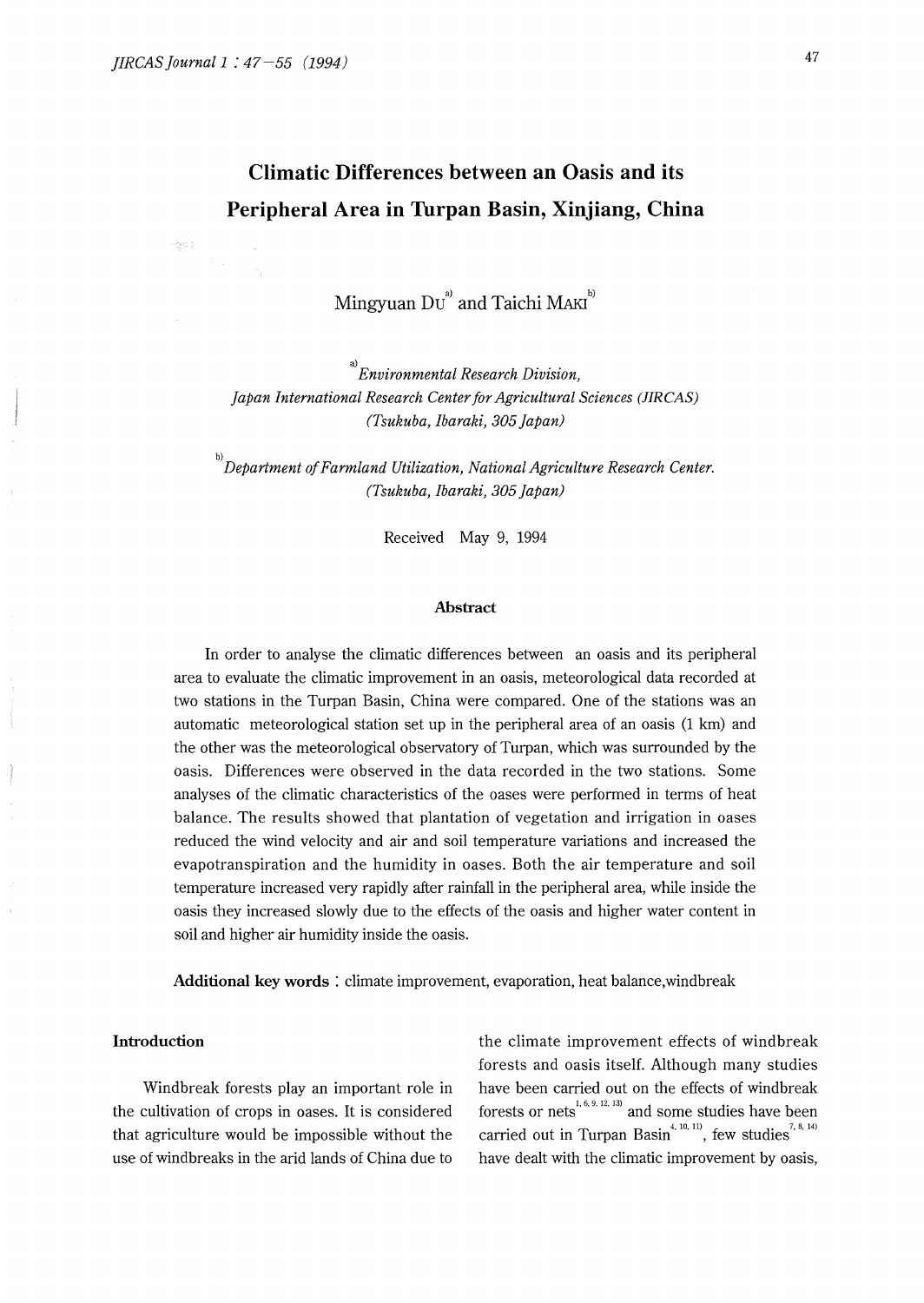due to the lack of meteorological data. Some authors have pointed out that oases lead to the increase of humidity and precipitation and decrease of temperature, due to the presence of water in oases<sup> $8,14$ </sup>. In order to analyse the climatic differences between an oasis and its peripheral area to evaluate the climatic improvement in an oasis, an automatic meteorological station has been set up by TARC (JIRCAS) in the peripheral area (42° 51' N, 89° 11' E, - 80 m) of an oasis in Turpan, Xinjiang, China since June, 1990. In the present paper an analysis of some of the climatic characteristics of an oasis and its peripheral area was carried out in Turpan, Xinjiang, China by comparing the data inside an oasis and in the peripheral area of the oasis.

### **Data**

The Turpan basin is located in a very dry area in Northwestern China. Annual precipitation is 16.4mm and minimum relative humidity is almost 0%. The maximum air temperature can be as high as 47.9°C and minimum air temperature as low as - 28.0°C.

Fig. 1 shows a schematic map of the area observed. The Turpan basin is located in the southeastern part of the Tianshan Mountains. The



Fig. 1. A schematic map of the observation field. There was no vegetation in the gobi area, sandy desert and mountains and only a sparse vegetation or bare land with salinity in the Yardang area

lowest elevation in the basin is -154m (Aydin Lake) and the elevation of the surrounding mountains ranges from 4, 000 - 5,445 m in the north and 600- 1,500 m in the south. In addition, the Flaming Mountains are situated in the center of the basin with a length of 90 kilometers from west to east and a width of 5-6 kilometers from north to south. The relative elevation of the mountains is about 300-400m.

The Meteorological observatory of Turpan is located inside a small town named Turpan (42° 56'E, 89° 12'N, 34m) and is surrounded by an oasis (oTurpan in Fig. 1). Oasis agriculture in Turpan has a very long history, due to the abundance of the water supply from Tianshan Mountains through karez. There are about 1000 karez in the Turpan basin. Most of them are still in use although a large number have been abandoned. The automatic observation station was set up in the Yardang area which is characterized by the absence of vegetation (desert) and strong wind erosion and is located 10 km apart from the observatory in the town and 1 km from the oasis (• Station in Fig. 1). Due to the absence of water supply, the land in the Yardang area is bare with salinity or covered with a sparse vegetation consisting of Alhagi sparsifolia and Tamarix ramosissima. There is no vegetation in the gobi area, sandy desert and mountains as shown in Fig. 1.

Air temperature and humidity at two levels, wind velocity at five levels and wind direction, radiation, soil temperature and heat flow, sunshine and precipitation, etc. were measured at the automatic station in the peripheral area. Air temperature and humidity were measured using two sets of wet and dry bulb thermometers at two levels, lm and 1.6m, at intervals of 30 minutes. Soil temperature at 1cm and 5cm underground and soil heat flow at 1cm, 5cm and 10cm were measured at intervals of one hour with soil thermometers and soil heat flow plates, respectively. Wind velocity at 5 levels was measured at intervals of 10 minutes. Integrated solar or global short-wavelength radiation and short-wavelength reflected radiation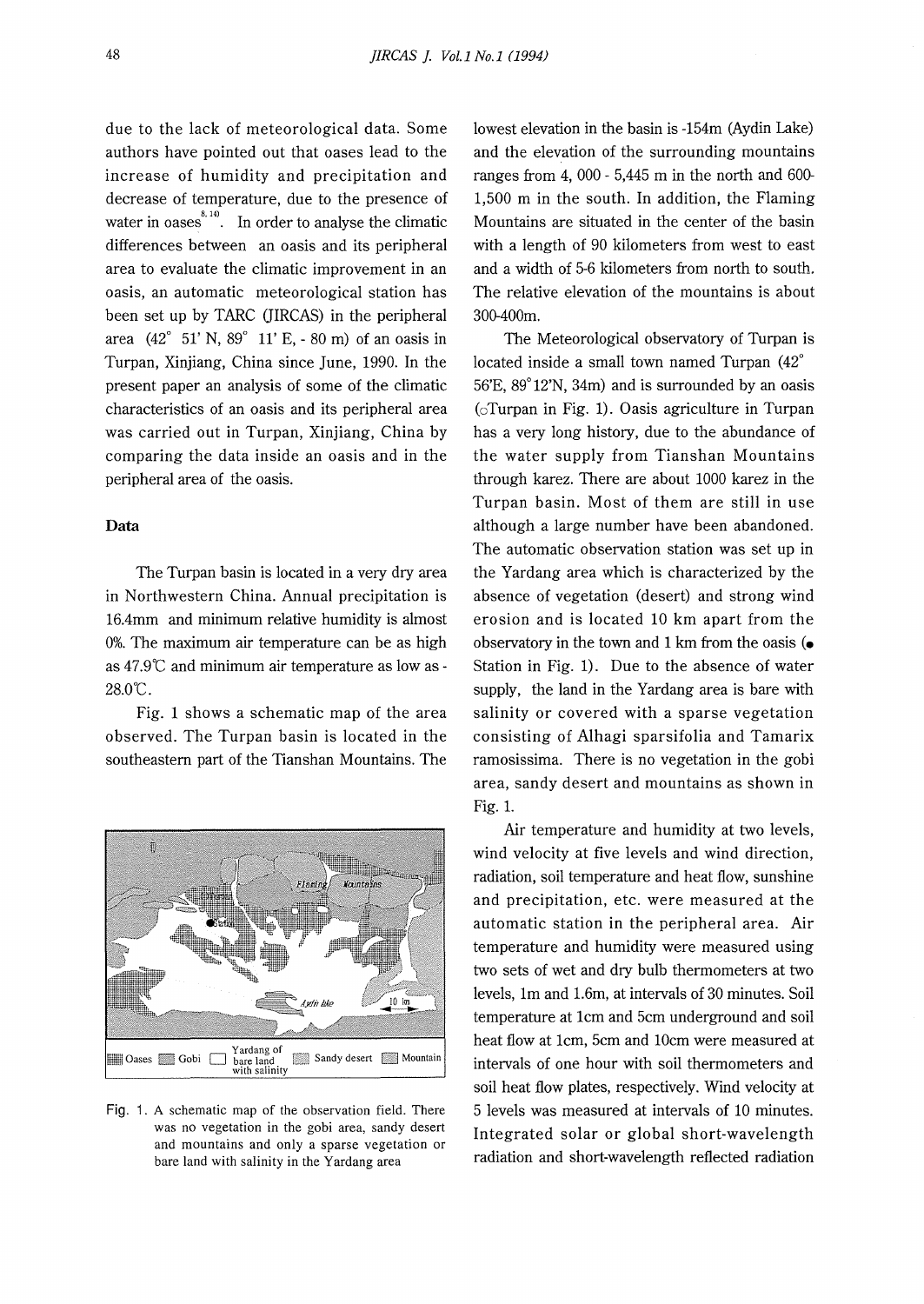were obtained using two solarimeters at intervals of one hour. For some short periods (for example from August 22 to September 6, 1991), net radiation (including both short-wavelength and long-wavelength) was obtained using a net radiometer. All the data were recorded automatically by using a solar cell. In this paper, the data obtained from July 1, 1991 to December 31, 1991 were used because in this period only the data from the Meteorological Observatory of Turpan were available (from August 18 to 21, 1991. the records were not available).

These data were compared with the data of the Meteorological Observatory of Turpan, which were recorded at intervals of 6 hours for the soil temperature and at intervals of 3 hours for the temperature and humidity and at intervals of one hour for the wind velocity and wind direction.

## **Climatic differences between oasis and its peripheral area**

#### **1) Wind**

Due to the presence of windbreaks and increase of roughness (vegetation and buildings), the reduction of the wind velocity in the oasis was very obvious as shown in Fig. 2. Daily mean wind velocity and daily maximum wind velocity in the oasis  $(V_{\scriptscriptstyle om}$  and  $V_{\scriptscriptstyle omax}$ ) in relation to the peripheral area  $(V_{dm}$  and  $V_{dmax}$ ) were as follows, respectively:

$$
V_{om} = 0.407 V_{dm}
$$
 (1)  

$$
V_{omax} = 0.536 V_{dmax}
$$
 (2)

Thus, the wind velocity inside the oasis was almost half of that in the peripheral area of the oasis. Fig. 2 also shows that when the wind velocity was high in Turpan such as in July, the decrease of the wind velocity inside the oasis was more pronounced.

Wind direction also changed in the oasis. The difference in the maximum wind direction between the peripheral area and the oasis was not very large in July because the wind velocity was high while it was conspicuous in January when the wind velocity was low.

#### **2) Temperature**

As shown in Fig. 3, both the diurnal and annual variations of the air temperature became smaller inside the oasis. In July, daily mean, daily maximum and daily minimum air temperatures were lower inside the oasis. Monthly mean maximum air temperature in July was  $1.3^{\circ}$  lower in the oasis than in the peripheral area, while monthly mean minimum air temperature in the oasis was only 0.9'C lower than in the peripheral area. This decrease in temperature in summer is very important for the vegetation since the air temperature is too high (near  $40.0^{\circ}$ ) for vegetation growth. In contrast, when it became colder from September to October, the daily minimum air temperature was higher inside the



Fig. 2. Time series of daily maximum and daily mean wind velocity with 5 days running means in an oasis (o) and its peripheral area (d) in Turpan, Xinjiang, China from July 1 to Dec. 31, 1991



Fig. 3. Time series of daily mean, maximum and minimum temperatures with 5 days running means in an oasis (o) and its peripheral area (d) in Turpan, Xinjiang, China from July I to Dec. 31, 1991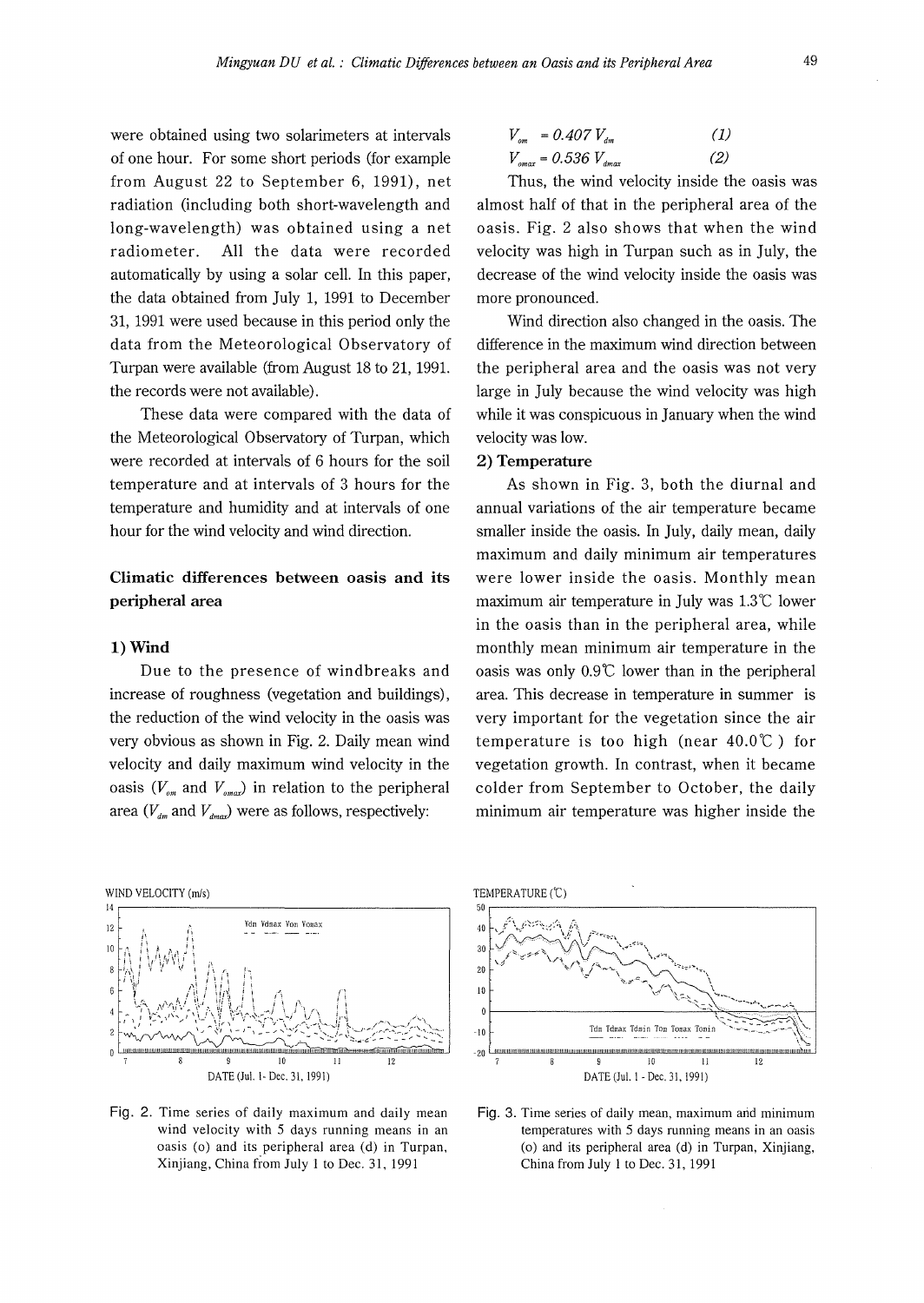oasis than in the peripheral area, while daily mean and daily maximum air temperatures were still lower inside the oasis. From November to December, daily mean and daily minimum air temperatures were higher inside the oasis than in the peripheral area, especially the minimum air temperature was much higher inside the oasis than in the peripheral area. Monthly mean



Fig. 4. Comparison of diurnal variations of air temperature (Ta) between an oasis (o) and its peripheral area (d) in Turpan, Xinjiang, China for July (J) and December (D)

minimum air temperature in December was about  $3.7^{\circ}$ C higher inside the oasis than in the peripheral area. This increase in temperature in winter is also important since the air temperature is very low (below  $-10.0^{\circ}$ ). These characteristics were evident based on the monthly means of diurnal variations of air temperature for July and December shown in Fig. 4.

It was obvious, as shown in Fig. 4, that the air temperature inside the oasis was lower than in the peripheral area from 8 BST in the morning until 20BST at night in July. However, the air temperature was lower inside the oasis than in the peripheral area only from 11 BST to 14 BST in December. The air temperature at 14 BST in the oasis was 2.5°C lower than in the peripheral area in July. The air temperature at 8 BST in oasis was 3.2°C higher than in the peripheral area in December. The daily range of the air temperature in the oasis was  $0.4^{\circ}$ C smaller in July and  $3.3^{\circ}$ C smaller in December. The annual range of air temperature in the oasis was 3.5°C smaller than in the peripheral area. This range of temperature variation is very convenient for agricultural and human activities in Turpan.

Soil temperature differences between the



Fig. 5. Comparison of diurnal variations of soil (5cm) temperature (Ts5) between an oasis (o) and its peripheral area (d) in Turpan, Xinjiang, China for July (J) and December (D)

oasis and the peripheral area showed similar characteristics to those of air temperature and the differences were more significant as shown in Fig. 5. Soil temperature at 5cm underground at 14 BST was  $6.8^{\circ}$  lower in July while  $2.5^{\circ}$  higher at 8 BST in December inside the oasis than in the peripheral area.

### **3) Humidity**

Unfortunately, the automatic dry and wet bulb thermometers used at the station in the peripheral area failed to record correct humidity data due to the freezing of the gauze of the wet bulb in winter and accumulation of sand in the gauze of the wet bulb at other times. Relative humidity at the station in the peripheral area increased from the end of October and was almost equal to 100% at the end of November due to the freezing of the gauze. Relative humidity recorded in the peripheral area was higher and the variations of the relative humidity were smaller than those in the oasis due to sand accumulation in the gauze.

However, the relative humidity inside the oasis was higher than in the peripheral area. Some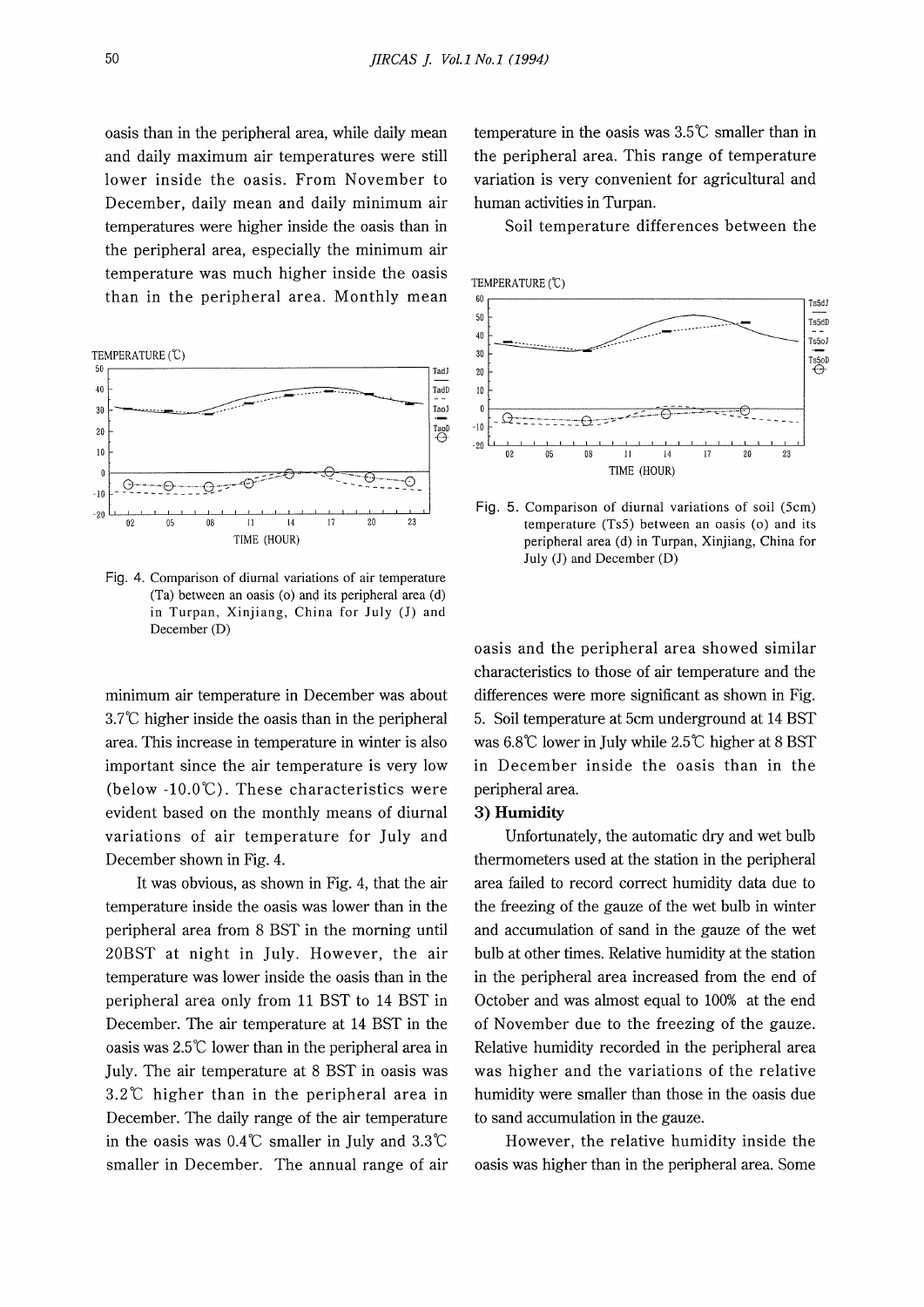authors<sup>8, 14)</sup> have pointed out that the relative humidity was higher and precipitation more abundant in oases than in peripheral areas.

#### **Discussion**

Climate improvement associated with an oasis can be explained through the analysis of heat balance on the ground. The heat balance on the ground within a given time can be represented as follows:

$$
R = LE + P + A \tag{3}
$$

where  $R$  is the net radiation flux of heat;  $L$  is the latent heat of evaporation; *E* is the velocity of evaporation or of condensation; *P* is the heat flux caused by the turbulence between the surface and the atmosphere; A is the heat flux between the surface and deeper layers of soil. The net radiation flux of heat  $(R)$  was obtained by using a net radiometer and the heat flux between the surface and deeper layers of soil (A) was observed by using soil heat plates at the observation station of the peripheral area. Evaporation rate  $(E)$  and turbulence heat flux  $(P)$  can be calculated by the modified Bowen ratio method<sup>5</sup>:

 $E = \alpha E_h$ *(4)*  where  $E<sub>b</sub>$  is the evaporation rate obtained by the Bowen ratio method,  $\alpha$  is an empirical coefficient, which is introduced mainly due to the inaccuracy of the wet bulb temperature as mentioned above.

| $LE_b = (R-A)/(1-\beta)$             | (5) |
|--------------------------------------|-----|
| $\beta = (Cp/L) (\Delta T/\Delta q)$ | (6) |
| $P = \beta LE$                       | (7) |

where  $\beta$  is the Bowen ratio; Cp is the specific heat at constant pressure of air; *L* is the latent heat of evaporation;  $\Delta T$  is the air temperature difference at two levels;  $\Delta q$  is the specific humidity difference at two levels.

Fig. 6 shows a time series of diurnal variations of all the components of the heat balance with incoming integrated solar radiation flux (S) at the observation station in the peripheral area before and after a rainy day, from Aug. 23 to Aug. 29, 1991. Fig. 7 shows the time series of temperature (both air temperature and soil temperature at the



Fig. 6. Time variation of all the components of heat balance before and after rainfall in the peripheral area of an oasis in Turpan, Xinjiang, China from Aug. 23 to Aug. 29, 1991.

> *S* : Solar radiation flux; *R* : net Radiation flux; *LE* : latent heat flux caused by Evaporation or Condensation; **P** : heat flux caused by the turbulence between the surface and the atmosphere; **A** : heat flux between the surface and deeper layers in soil.

surface or 1cm level and at 5cm levels) during the same period at the two stations, both inside the peripheral area (Fig. 7 (A)) and in the oasis (Fig. 7 (B)). Precipitation on the night of Aug. 24 was 0.8mm. Variations in the air and soil temperatures inside the oasis and in the peripheral area were different presumably due to the reduction of the wind velocity in the oasis and to the difference in the water content in the soil and difference in the humidity in the air near the ground between the oasis and its peripheral area.

In the peripheral area, it was obvious that the evaporation rate as well as the values of other parameters were very low or that there was no evaporation before rainfall occurred due to the very low water content there. However, the evaporation rate increased markedly soon after the rain and the daily evaporation amount decreased exponentially with time. Due to the increase in the water content in the soil soon after rainfall, reflected short-wavelength radiation decreased so that the net radiation increased and both the air and soil temperatures decreased (Aug. 25). However, due to the loss of the surface water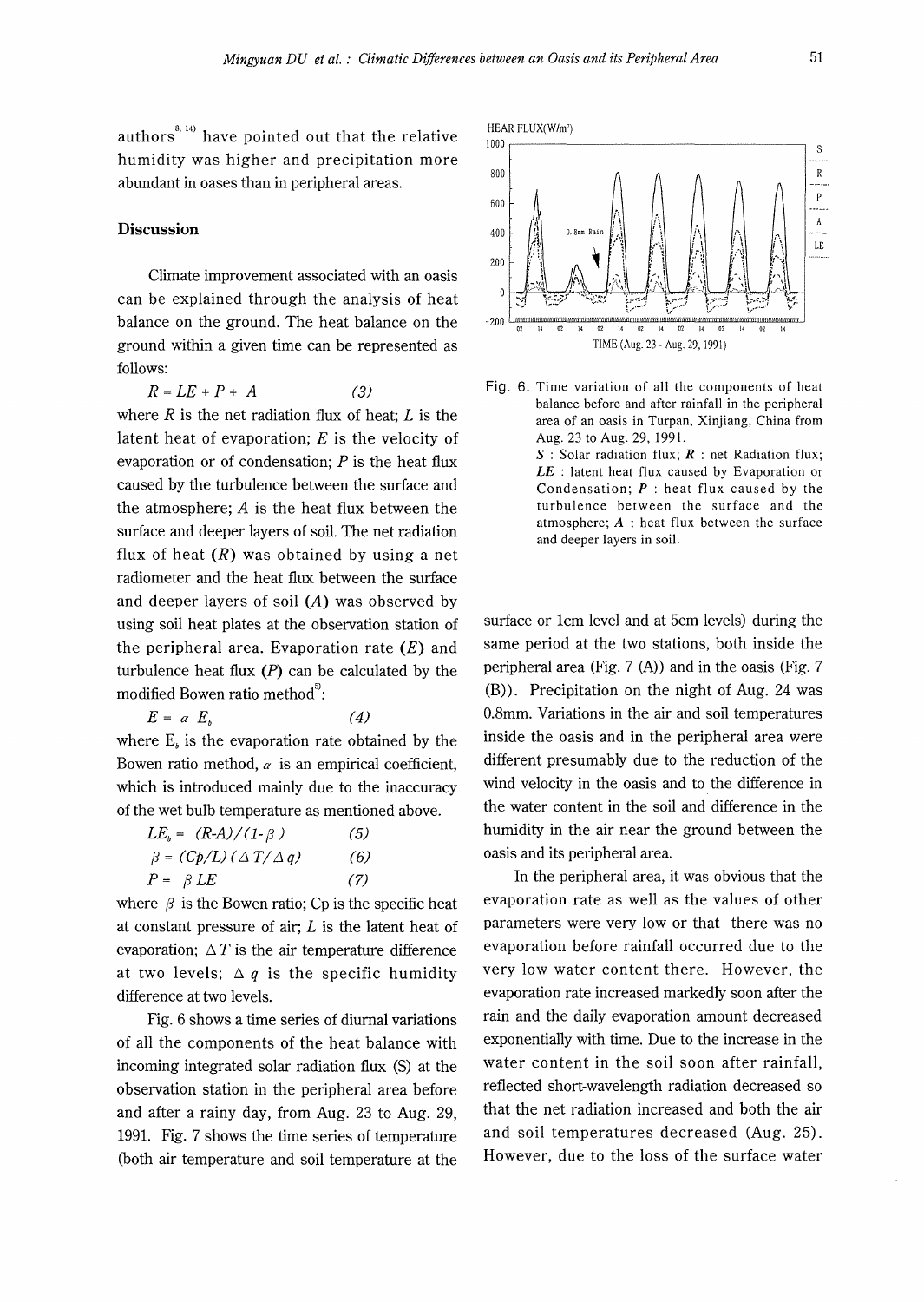

Fig. 7. Air temperature (Ta) and soil temperature (Ts) variations before and after rainfall in Turpan, Xinjiang, China from Aug. 23 to Aug. 29, 1991. (A): in the peripheral area of an oasis; (B) inside the oasis

content by evaporation, both the air temperature and soil temperature increased and reflected shortwave length radiation increased so that the emission of long-wavelength radiation from the ground increased and the net radiation decreased with time. Although the net radiation decreased with time, there was a positive feedback in that the lower the water content in soil, the more the heat transfer to the earth and the air, and the higher the temperature in soil and in the air. Thus, both air temperature and soil temperature increased very rapidly with time (Fig. 7 (A)). In another example of time series of diurnal variations of all the components of the heat balance and temperature in the peripheral area before and after 5.5mm rainfall, from Mar. 18 to Mar. 27, 1992, it took more than one week for the 5.5mm of rainfall to evaporate water and the increase of the temperature was comparatively moderate.

In contrast, inside the oasis, both the air and soil temperature did not increase as rapidly as in the peripheral area as shown in Fig. 7 (B). The increase of the soil temperature at 5cm level was much lower than that in the peripheral area, presumably due to the effects of low wind velocity, higher water content and higher air humidity inside the oasis.

It is generally recognized that the climate

 $\label{eq:2.1} \frac{1}{2} \left( \frac{1}{2} \right) \frac{1}{2} \left( \frac{1}{2} \right) \left( \frac{1}{2} \right) \frac{1}{2} \left( \frac{1}{2} \right)$ 



Fig. 8. A schematic representation of climate improvement approach by oases

improvement in an oasis is mainly caused by two kinds of input to the natural conditions in an arid area. Fig. 8 shows a schematic representation of the climatic improvement approach. One of the inputs is the plantation of vegetation, especially erection of windbreaks, which mainly increases the roughness and contributes to additional evapotranspiration. This input can decrease the heat exchange and evaporation due to the reduction of the wind speed<sup>2, 4, 5</sup> and can increase the air and soil temperature, especially when the ground surface is humid<sup>39</sup>. Another input is irrigation, which can increase the evapotranspiration and heat storage in soil, resulting in the increase of humidity or even of precipitation $^{\mathrm{s}\! \mathrm{s}}$  and can reduce temperature variations as mentioned in this paper. As a result of the effect of the two inputs and exchanges in solar and heat energy, the climate in an oasis is characterized by a comparatively lower wind velocity; smaller temperature variations and higher air humidity and evapotranspiration than in the peripheral area.

## **Conclusion**

Based on automatic meteorological observations in the peripheral area of an oasis in Turpan, Xinjiang, China and comparison with the data obtained at the Meteorology observatory of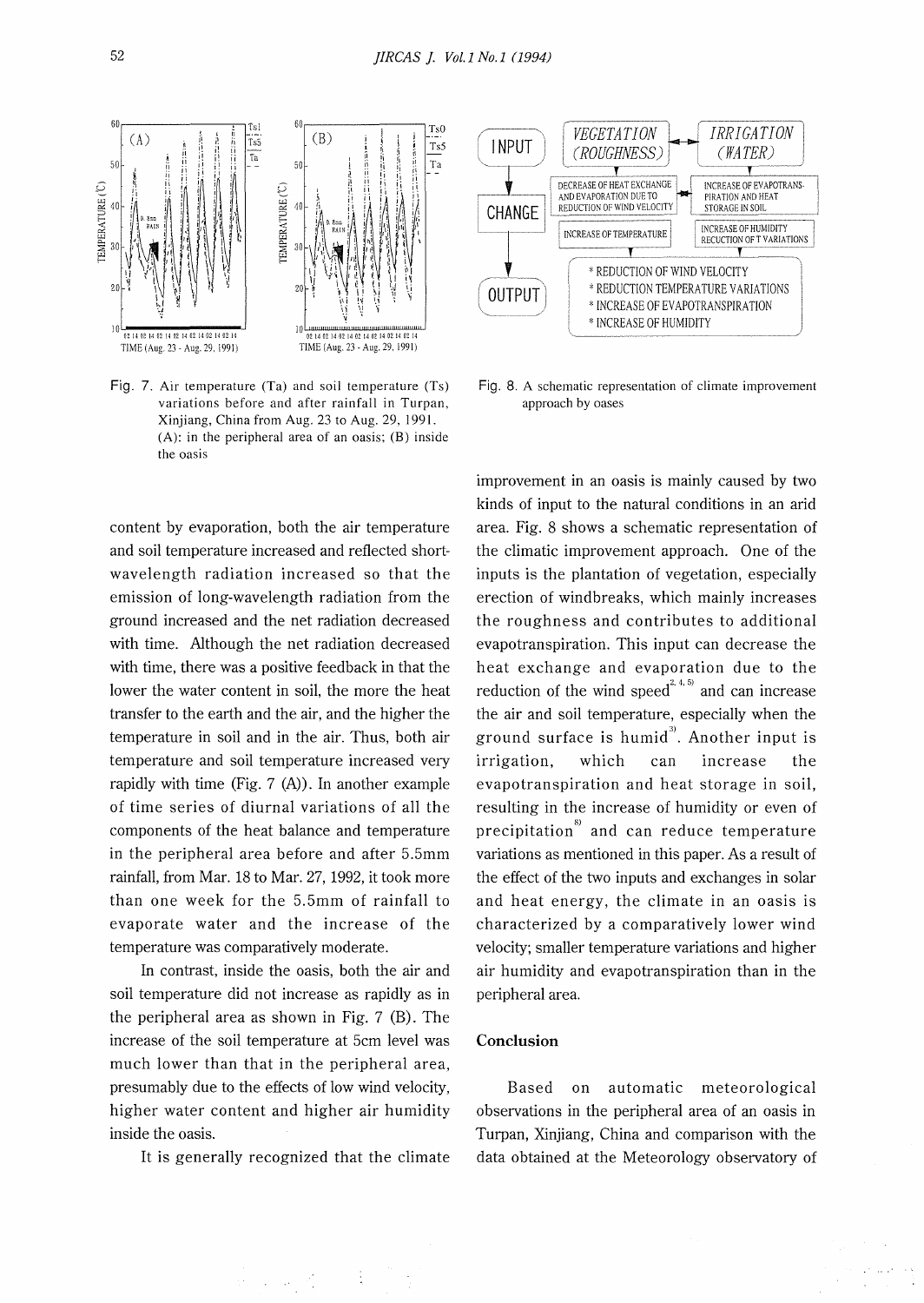Turpan inside the oasis, the climatic differences between the oasis and its peripheral area were as follows:

- (1) Wind velocity inside the oasis was about 50% of that in the peripheral area due to the increase in **References**  roughness and erection of windbreaks. Wind direction also changed when the wind velocity was low.
- (2) Both the annual and diurnal variations of the air temperature and soil temperature became attenuated inside the oasis compared with the peripheral area. Both the air temperature and soil temperature were lower in summer and higher in winter inside the oasis than in the peripheral area. Both the air temperature and soil temperature were lower in the day time and higher at night inside the oasis than in the peripheral area. The daily range of the air temperature in the oasis was  $0.4\degree$ C smaller in July and 3.3°C smaller in December than in the peripheral area. The annual range of air temperature in the oasis was  $3.5^{\circ}$ C smaller than in the peripheral area.
- (3) Both the air temperature and soil temperature in the peripheral area increased very rapidly after rainfall due to the rapid loss of rain water by evaporation, while those inside the oasis increased more slowly due to the effects of the oasis and higher water content in soil and higher air humidity inside the oasis.

Irrigation and plantation of vegetation in oases results in the increase of the soil water content and roughness so that the climate in oases is characterized by a comparatively lower wind velocity; smaller temperature variations and higher air humidity and evapotranspiration than in the peripheral area. However, detailed mechanisms and the interaction between oases and desert for climate improvement require further studies.

#### **Acknowledgement**

The author would like to thank Pro. Borong Pan of the Turpan Desert Research Station, Xinjiang Institute of Biology, Pedology and Desert Research, Chinese Academy of Sciences for collecting the data of the Meteorological Observatory of Turpan.

- 1) Caborn, J. M. (1957). Shelterbelt and microclimate. Bull. For. Comm. 29 : 1-135.
- 2) Du, M. and Maki, T. (1992). Wind and evapotranspirations around windbreak nets. In Proceedings of 1992 Annual Conference of the Society of Agricultural Meteorology of Japan. 118-119 [InJapanese].
- 3) Du, M. and Maki, T. (1993). Surface temperature around windbreak nets observed by an infrared imagery thermometer. In Proceedings of 1993 Annual Conference of the Society of Agricultural Meteorology of Japan. 294-295 [In Japanese].
- 4) Du, M. and Maki, T. (1993). A preliminary study on the prevention of drifting sands and desertification in arid areas. *f. Agric. Meteorol.*  48 : 687-690.
- 5) Du, M. and Maki, T. (1993). Evaporation and water balance in arid land  $-$  an example in Turpan, Xinjiang, China. In Proceedings of the Janpan-China joint research conference on environmental resources. TARC, Tsukuba. 102-109.
- 6) Eimern, ].van et al. (1964). Windbreak and shelterbelts. *WMO Technical Note* 59 : 12- 28.
- 7) Geng, K., (1986). Climate of desert regions in China. Sci. Publ., Beijing [In Chinese].
- 8) Ling, Z., (1990). A comparison study on climate change in Aletai region. In : Studies on climatic environment and regional development in arid and semiarid regions in China. ed. Li, J., Met. Publ., Beijing. 136-139 [In Chinese] .
- 9) Maki, T. (1985). Micrometeorological improvement of paddy field by using windbreak nets. JARQ 15 : 95-102.
- 10) Maki, T.et al. (1993). Meteorological improvement and prevention of drifting sand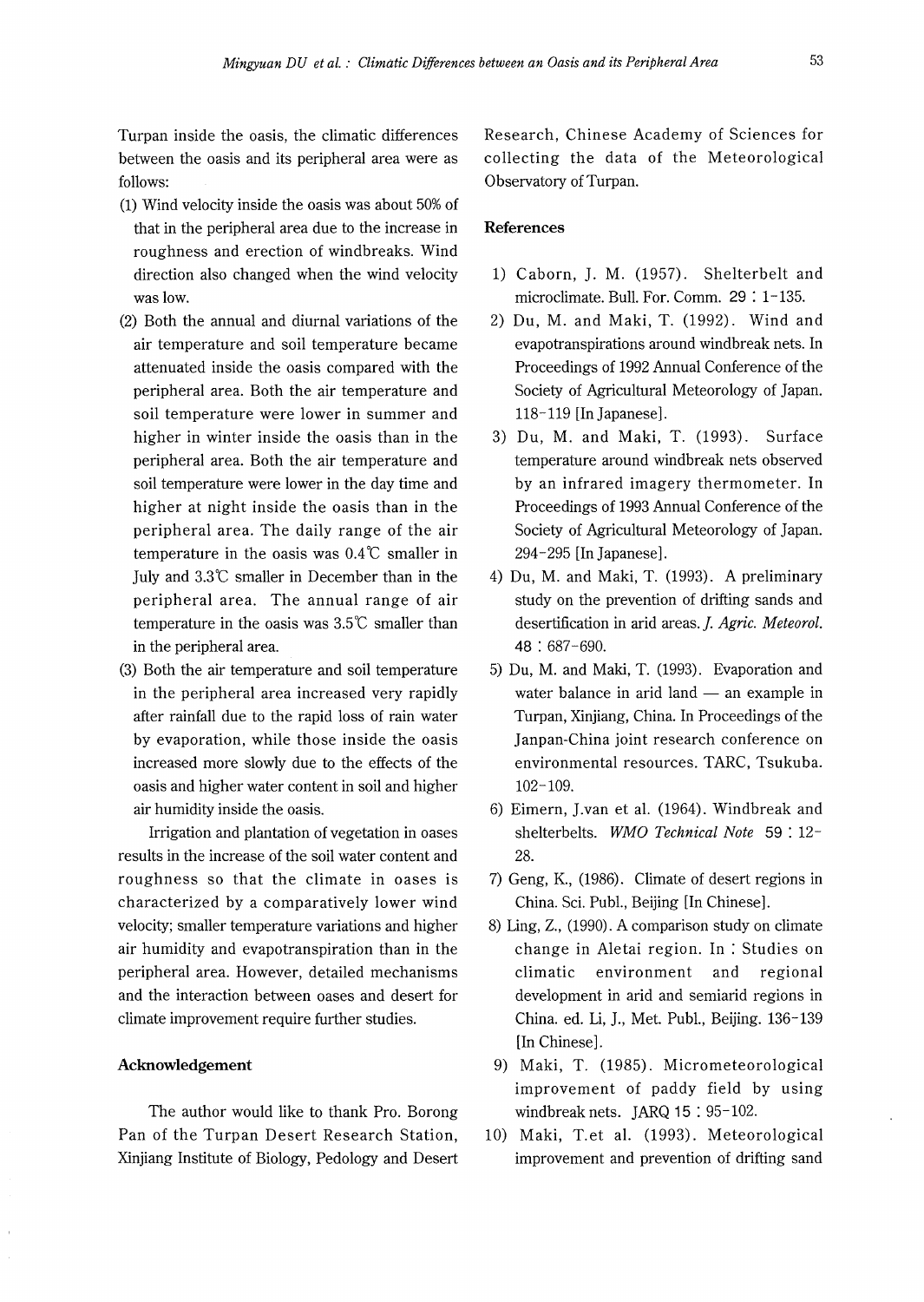by net windbreak at dry land of Turpan in China.]. *Agric. Meteorol.* 49 : 159-167. [In Japanese with Eglish summary].

- 11) Maki, T., et al. (1994). Effects of double line windbreaks on the microclimate, sand accumulation and crop at the arid land of Turpan in China. *J. Agric. Meteorol*. 49:247-255. [In Japanese with English summary].
- 12) Plate, J. (1971). The aerodynamics of shelter belts. *Agric. Meteorol.* 8 : 203-222.
- 13) Song, Z. (ed.) (1990). Study on the ecological and economical effects of the compound protective forest shelter system. Beijing Agric. Univ. Publ. House, Beijing [In Chinese].
- 14) Sun Y. (1990): Climatic Characteristics of Tarim Basin. In: Studies on climatic environment and regional development in arid and semiarid regions in China. ed. Li, J., Meteoro. Publ., Beijing. 157-164 [In Chinese].